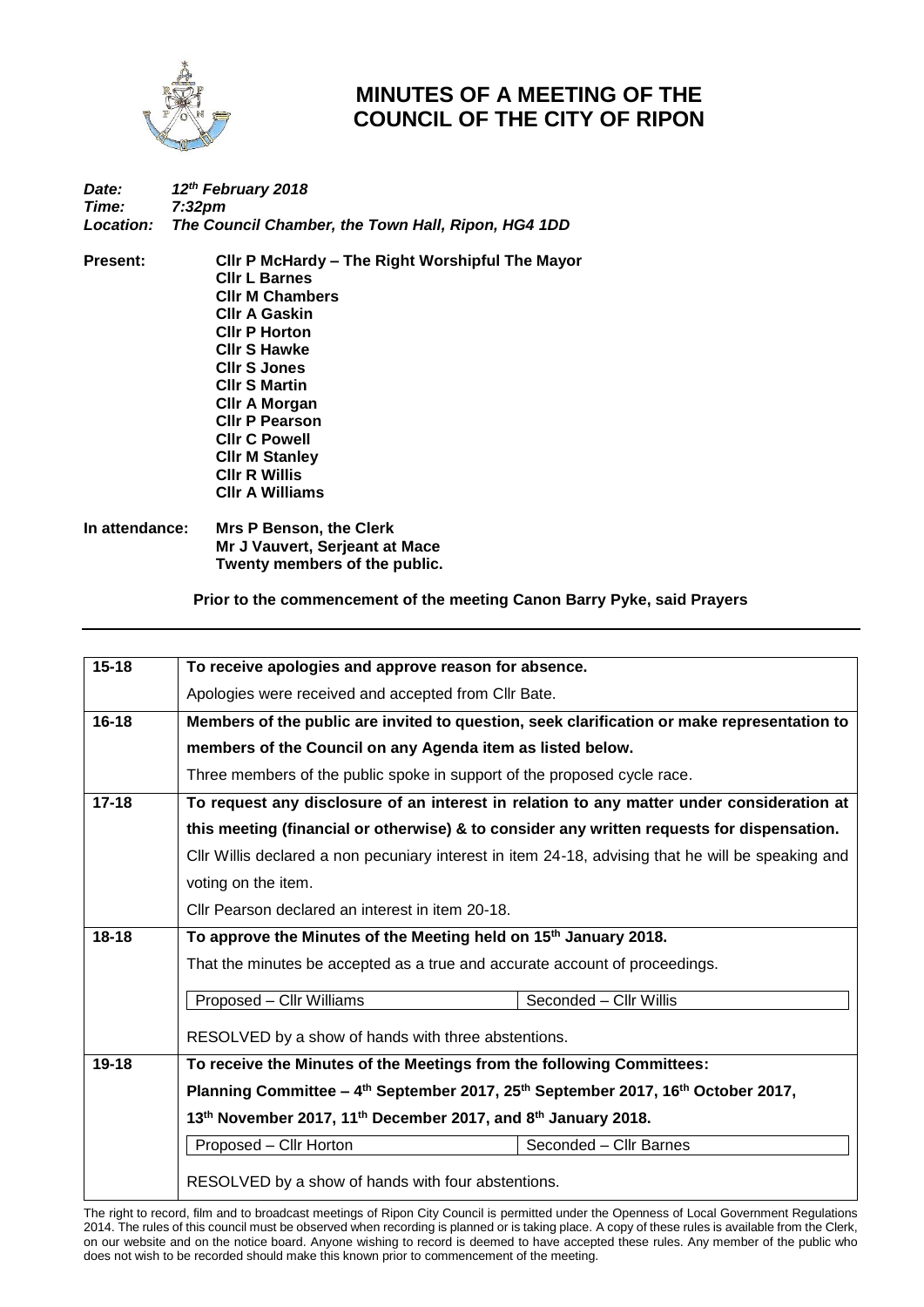|           | Finance and General Purposes Committee - 10 <sup>th</sup> July 2017, 11 <sup>th</sup> September 2017,<br>9th October 2017, 6th November 2017, 20th November 2017 and 4th December 2017                                                                                                                                                                                                                                                                                     |                                                                                                      |  |  |
|-----------|----------------------------------------------------------------------------------------------------------------------------------------------------------------------------------------------------------------------------------------------------------------------------------------------------------------------------------------------------------------------------------------------------------------------------------------------------------------------------|------------------------------------------------------------------------------------------------------|--|--|
|           |                                                                                                                                                                                                                                                                                                                                                                                                                                                                            |                                                                                                      |  |  |
|           | Proposed - Cllr Morgan                                                                                                                                                                                                                                                                                                                                                                                                                                                     | Seconded - Cllr Pearson                                                                              |  |  |
|           | RESOLVED by a show of hands with two abstentions.                                                                                                                                                                                                                                                                                                                                                                                                                          |                                                                                                      |  |  |
|           | Hugh Ripley Hall Committee - 31 <sup>st</sup> July 2017.                                                                                                                                                                                                                                                                                                                                                                                                                   |                                                                                                      |  |  |
|           | Proposed - Cllr Williams                                                                                                                                                                                                                                                                                                                                                                                                                                                   | Seconded - Cllr Willis                                                                               |  |  |
|           |                                                                                                                                                                                                                                                                                                                                                                                                                                                                            |                                                                                                      |  |  |
| $20 - 18$ | RESOLVED by a show of hands with five abstentions.<br>To consider an invoice relating to the Market Place Lease.                                                                                                                                                                                                                                                                                                                                                           |                                                                                                      |  |  |
|           |                                                                                                                                                                                                                                                                                                                                                                                                                                                                            | That the Standing Orders be suspended in respect of this item.                                       |  |  |
|           | Proposed - Cllr Williams                                                                                                                                                                                                                                                                                                                                                                                                                                                   | Seconded - Cllr Horton                                                                               |  |  |
|           |                                                                                                                                                                                                                                                                                                                                                                                                                                                                            |                                                                                                      |  |  |
|           | RESOLVED by a show of hands with nine in favour, four against and one abstention.                                                                                                                                                                                                                                                                                                                                                                                          |                                                                                                      |  |  |
|           | The Sergeant at Mace removed the Mace from the Council Chamber at 7:45pm.                                                                                                                                                                                                                                                                                                                                                                                                  |                                                                                                      |  |  |
|           | CIIr Williams advised that it appeared that the firm of solicitors had been instructed to undertake                                                                                                                                                                                                                                                                                                                                                                        |                                                                                                      |  |  |
|           | the work on the market place lease without authority to do so, that both he and the Clerk had<br>checked the minutes from Full Council back to the date of the last election in May 2015 and that<br>no definitive minute approving the spend had been found.<br>CIIr Stanley identified himself as the member involved in this item, advising that he did not act<br>without instruction, that his instructions came from a committee of this council. Cllr Stanley asked |                                                                                                      |  |  |
|           |                                                                                                                                                                                                                                                                                                                                                                                                                                                                            |                                                                                                      |  |  |
|           |                                                                                                                                                                                                                                                                                                                                                                                                                                                                            |                                                                                                      |  |  |
|           |                                                                                                                                                                                                                                                                                                                                                                                                                                                                            |                                                                                                      |  |  |
|           |                                                                                                                                                                                                                                                                                                                                                                                                                                                                            |                                                                                                      |  |  |
|           |                                                                                                                                                                                                                                                                                                                                                                                                                                                                            | the Clerk if the notebooks of the previous Clerks were available for review. The Clerk advised       |  |  |
|           | that she had not seen them but would check the archive records. Cllr Stanley advised that this<br>invoice and minute reference 56/15 could not be taken in isolation.<br>CIIr Williams proposed that the firm of solicitors be paid under power 135(4), further, that the                                                                                                                                                                                                  |                                                                                                      |  |  |
|           |                                                                                                                                                                                                                                                                                                                                                                                                                                                                            |                                                                                                      |  |  |
|           |                                                                                                                                                                                                                                                                                                                                                                                                                                                                            |                                                                                                      |  |  |
|           | matter be referred to the Council's auditor, that Cllr Stanley be referred to the HBC Monitoring                                                                                                                                                                                                                                                                                                                                                                           |                                                                                                      |  |  |
|           | Officer and that North Yorkshire Police be advised of this matter.                                                                                                                                                                                                                                                                                                                                                                                                         |                                                                                                      |  |  |
|           | Cllr Horton seconded Cllr Williams' proposal, adding that Cllr Stanley be required to repay the                                                                                                                                                                                                                                                                                                                                                                            |                                                                                                      |  |  |
|           | expenditure to Council.                                                                                                                                                                                                                                                                                                                                                                                                                                                    |                                                                                                      |  |  |
|           | CIIr Pearson advised that to suggest that Councillors were unaware of what was going on is not<br>true, that it is quite clear from the documents presented by the Clerk under this item that<br>Councillors were aware of the involvement of Eccles Heddon. Cllr Pearson advised that the<br>proposal did not stand up to scrutiny.                                                                                                                                       |                                                                                                      |  |  |
|           |                                                                                                                                                                                                                                                                                                                                                                                                                                                                            |                                                                                                      |  |  |
|           |                                                                                                                                                                                                                                                                                                                                                                                                                                                                            |                                                                                                      |  |  |
|           |                                                                                                                                                                                                                                                                                                                                                                                                                                                                            |                                                                                                      |  |  |
|           | That the council pay the invoice $(135 (4))$ ;                                                                                                                                                                                                                                                                                                                                                                                                                             |                                                                                                      |  |  |
|           | That the matter is referred to the auditor;                                                                                                                                                                                                                                                                                                                                                                                                                                |                                                                                                      |  |  |
|           |                                                                                                                                                                                                                                                                                                                                                                                                                                                                            | That the actions of Cllr Stanley surrounding the invoice referred to in item (20-18) are referred to |  |  |
|           | the Monitoring Officer;                                                                                                                                                                                                                                                                                                                                                                                                                                                    |                                                                                                      |  |  |
|           | That the matter surrounding (06-18) and (20-18) be referred to North Yorkshire Police;                                                                                                                                                                                                                                                                                                                                                                                     |                                                                                                      |  |  |
|           |                                                                                                                                                                                                                                                                                                                                                                                                                                                                            | That Cllr Stanley be required to reimburse the Council for the sum of the invoice detailed in (20-   |  |  |
|           | $(18)$ .                                                                                                                                                                                                                                                                                                                                                                                                                                                                   |                                                                                                      |  |  |
|           | Proposed - Cllr Williams                                                                                                                                                                                                                                                                                                                                                                                                                                                   | Seconded - Cllr Horton                                                                               |  |  |
|           |                                                                                                                                                                                                                                                                                                                                                                                                                                                                            |                                                                                                      |  |  |
|           |                                                                                                                                                                                                                                                                                                                                                                                                                                                                            | RESOLVED by a show of hands with seven in favour and seven against. The Mayor used her               |  |  |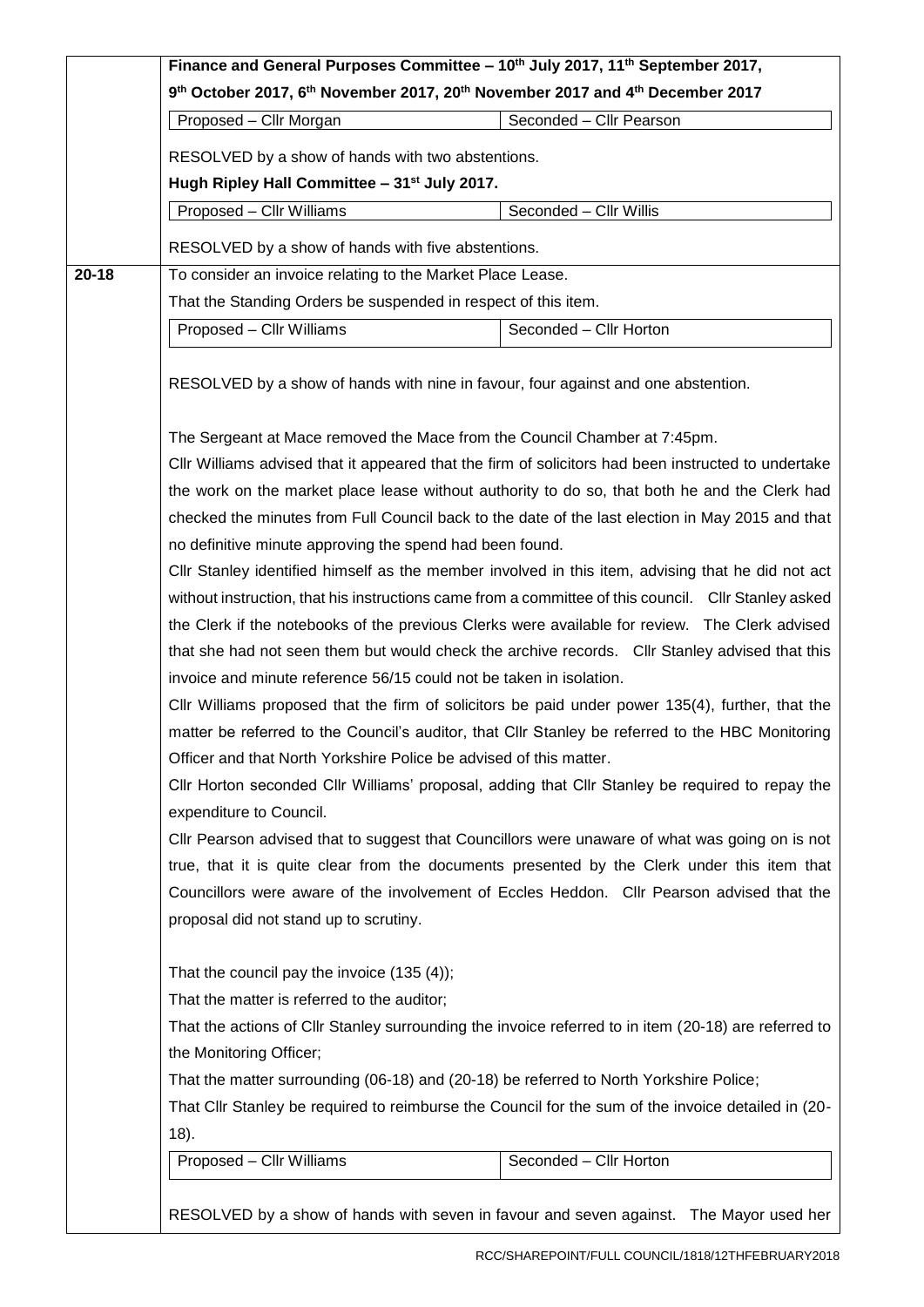|           | casting vote and the motion was carried.                                                                                                                                                                                                                                                              |  |  |
|-----------|-------------------------------------------------------------------------------------------------------------------------------------------------------------------------------------------------------------------------------------------------------------------------------------------------------|--|--|
|           | The Sergeant at Mace returned the Mace to the Council Chamber at 8:10pm.                                                                                                                                                                                                                              |  |  |
| $21 - 18$ | To receive and approve the following documents:                                                                                                                                                                                                                                                       |  |  |
|           | 1. Amended terms of reference:                                                                                                                                                                                                                                                                        |  |  |
|           | <b>Planning Committee;</b>                                                                                                                                                                                                                                                                            |  |  |
|           | <b>Alderman T F Spence Committee.</b><br>That the Planning Committee terms of reference be adopted. That the Alderman Spence<br>Committee terms of reference be withdrawn and returned to a further meeting of the Council                                                                            |  |  |
|           |                                                                                                                                                                                                                                                                                                       |  |  |
|           |                                                                                                                                                                                                                                                                                                       |  |  |
|           | after review                                                                                                                                                                                                                                                                                          |  |  |
|           | Proposed - Cllr Williams<br>Seconded - Cllr Jones                                                                                                                                                                                                                                                     |  |  |
|           | RESOLVED by a show of hands with one against and two abstentions.                                                                                                                                                                                                                                     |  |  |
|           | 2. Financial Regulations.<br>That these be adopted.                                                                                                                                                                                                                                                   |  |  |
|           |                                                                                                                                                                                                                                                                                                       |  |  |
|           | Proposed - Cllr Williams<br>Seconded - Cllr Stanley                                                                                                                                                                                                                                                   |  |  |
|           |                                                                                                                                                                                                                                                                                                       |  |  |
|           | RESOLVED by a unanimous show of hands.                                                                                                                                                                                                                                                                |  |  |
| $22 - 18$ | 1. To consider the appointment of a planning consultant to formulate a response to<br>the Harrogate Draft Local Plan.                                                                                                                                                                                 |  |  |
|           |                                                                                                                                                                                                                                                                                                       |  |  |
|           | 2. To authorise the Planning Committee to submit a response on the Harrogate Draft                                                                                                                                                                                                                    |  |  |
|           | Local Plan on behalf of Ripon City Council.<br>That a planning consultant is not required. That the Planning Committee be authorised to submit<br>a response to HBC on the Harrogate Draft Local Plan.<br>Cllr Horton spoke to mention the comprehensive response drafted by the City Plan Committee. |  |  |
|           |                                                                                                                                                                                                                                                                                                       |  |  |
|           |                                                                                                                                                                                                                                                                                                       |  |  |
|           |                                                                                                                                                                                                                                                                                                       |  |  |
|           |                                                                                                                                                                                                                                                                                                       |  |  |
|           | Proposed - Cllr Stanley<br>Seconded - Cllr Williams                                                                                                                                                                                                                                                   |  |  |
|           | RESOLVED by a unanimous show of hands.                                                                                                                                                                                                                                                                |  |  |
| $23 - 18$ | To agree the budget and precept request for the 2018/2019 Financial Year.                                                                                                                                                                                                                             |  |  |
|           | That the draft budget be approved and that the precept request of £300,253 be submitted to                                                                                                                                                                                                            |  |  |
|           | Harrogate Borough Council.                                                                                                                                                                                                                                                                            |  |  |
|           |                                                                                                                                                                                                                                                                                                       |  |  |
|           | Proposed - Cllr Williams<br>Seconded - Cllr Martin                                                                                                                                                                                                                                                    |  |  |
|           | RESOLVED by a unanimous show of hands.                                                                                                                                                                                                                                                                |  |  |
| $24 - 18$ | To consider to agree to underwrite the cost of road closures in respect of the proposed                                                                                                                                                                                                               |  |  |
|           | Ripon Cycle Road Races on 24th June 2018.                                                                                                                                                                                                                                                             |  |  |
|           |                                                                                                                                                                                                                                                                                                       |  |  |
|           | That the Council agrees to underwrite the cost of the proposed Ripon Cycle Road Races on 24th                                                                                                                                                                                                         |  |  |
|           | June 2018 to a sum of £8,000. That this item does not need to be returned to Council in order                                                                                                                                                                                                         |  |  |
|           | for the chosen providers to be approved and that CIIr Willis, together with the Clerk are authorised                                                                                                                                                                                                  |  |  |
|           | to engage providers subject to Standing Orders and Financial Regulations being observed, to                                                                                                                                                                                                           |  |  |
|           | allow the event to progress in a timely manner.                                                                                                                                                                                                                                                       |  |  |
|           | That the Council agrees to provide a grant in respect of the actual road closure costs up to a sum                                                                                                                                                                                                    |  |  |